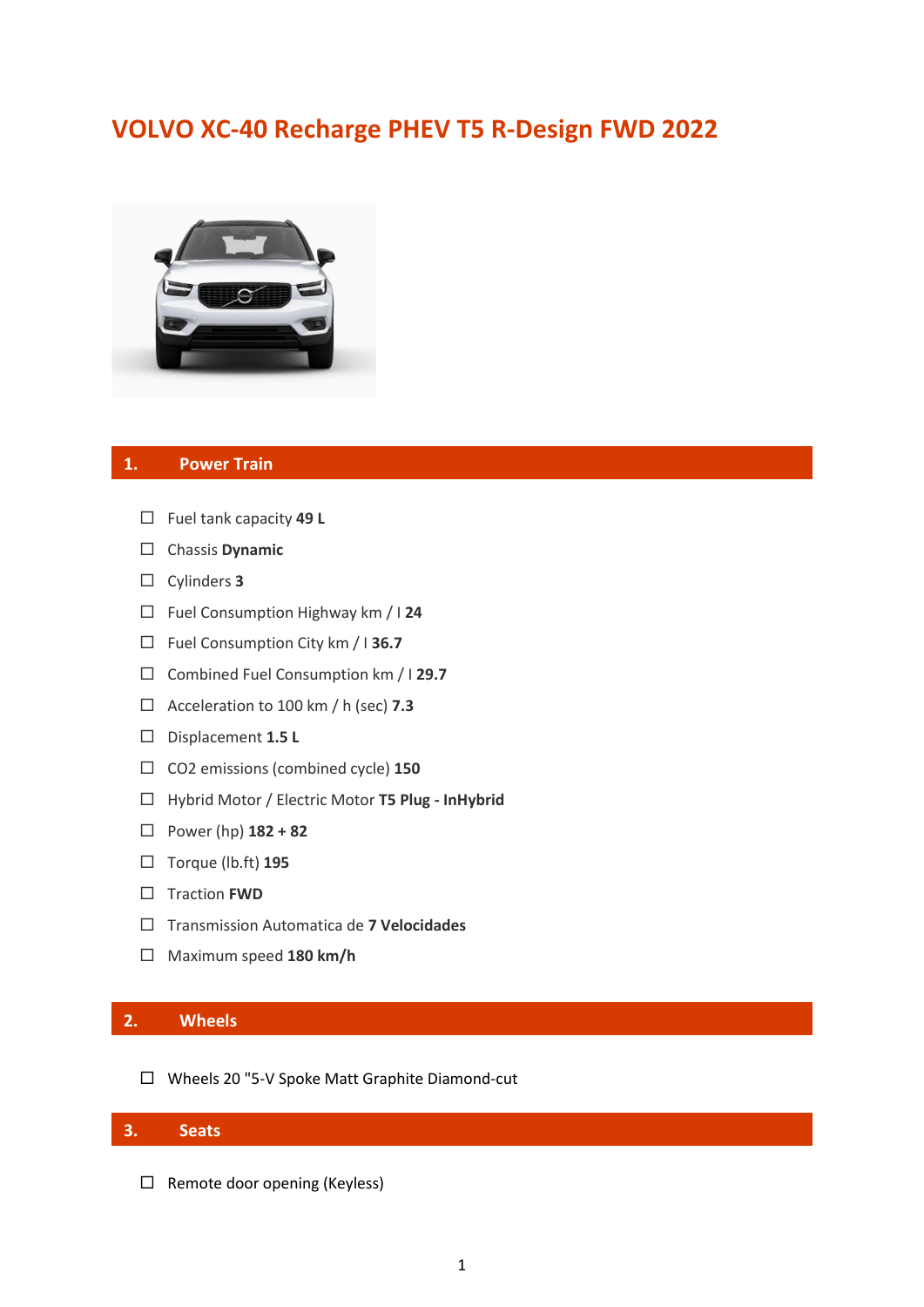- $\Box$  Electric driver's seat with memory
- $\Box$  Passenger seat with electric adjustment
- $\Box$  Arianne leather seats
- $\square$  Agnes leather Seats
- $\Box$  4 position lumbar support

### **4. Radio & Entretainment System**

- $\Box$  Apple Carplay and Android Auto connection
- $\Box$  Harman Kardon Premium Sound
- $\Box$  12.3 "Instrument Panel

#### **5. Interior**

- $\Box$  Remote door opening (Keyless)
- $\square$  Wireless charger
- $\square$  2-zone electronic weather
- $\Box$  Interior and exterior rear view mirrors
- $\square$  with automatic dimming
- $\Box$  Clean Zone air quality system
- □ R-Design Sport Pedals
- Electric Panoramic Roof

# **6. Exterior**

- $\square$  Hidden escapes **OPERATIVA**
	- $\square$  Foglamps
	- □ Logo "Recharge
	- $\square$  Full LED headlights
	- $\square$  a Body-colored exterior handles with integrated lighting
	- □ Glossy Black Grill
	- $\Box$  R-Design grille

#### **7. Safety**

- Alarm
- $\Box$  Lane Keeping Alert (LKA)
- $\Box$  Hill start assist
- $\Box$  Air bag for driver and passenger
- $\square$  Side air bags en
- $\square$  Driver knee air bags
- $\square$  Curtain air bags